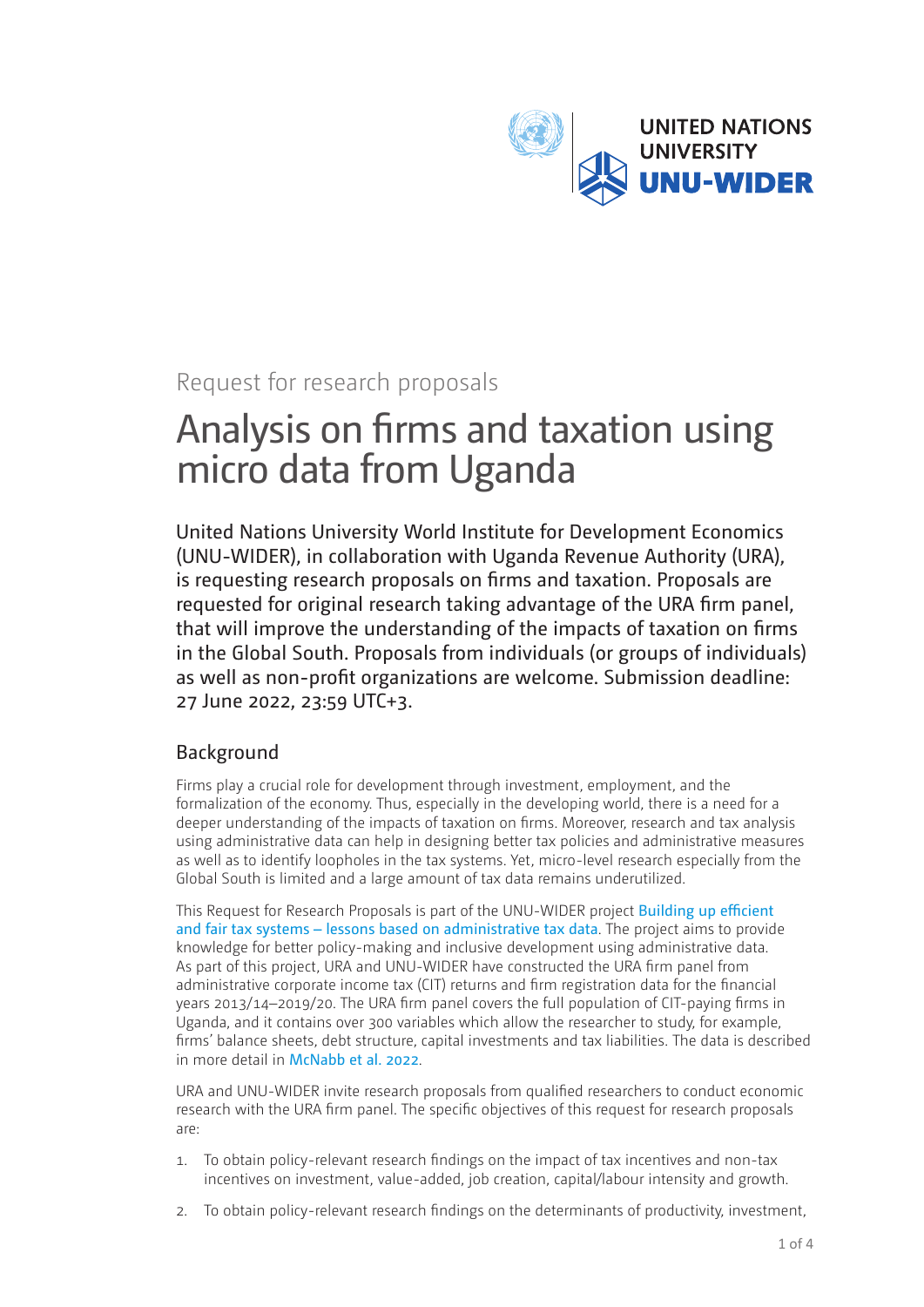employment, profitability and output by different firms with different characteristics (including size, sector, ownership, degree of competition faced, age, past behaviour, and skills makeup).

- 3. To obtain economic analyses that could improve policy-makers' insights on issues pertinent to base erosion and profit-shifting.
- 4. To obtain economic analysis to give insight on the impact of corporate tax policies on tax revenue.

#### Offer

Researchers with successful proposals will gain access to otherwise restricted firm-level data based on corporate income tax filing located at the Uganda Revenue Authority. This URA firm panel is described in detail in [McNabb et al. 2022](https://www.wider.unu.edu/publication/uganda-revenue-authority-firm-panel).

Researchers with successful proposals can access the anonymized data in the secure research lab located in URA, Kampala, Uganda, premises. For data security, the researchers cannot access the internet when using the research lab computers. Research lab assistants will provide help in extracting research outputs, such as figures and summary tables of the results, and guide in the use of the research lab.

Proposals from individuals (or groups of individuals), as well as non-profit organizations, are welcome. Applications from female and developing country researchers are particularly encouraged. Proposals may address one or more of the research questions.

Individual researchers will be issued UNU Consultant Contracts (CTC), while non-profit organizations will be issued Institutional Contractual Agreements (ICA). A member of UNU-WIDER research staff will assess the adequate completion of the contract. A total research honorarium between USD 4,000– USD 10,000 will be paid upon delivery of a working paper and a one-page summary of the main research findings. The honorarium will be dependent on the qualifications of the lead researcher and assessment of the proposal. In case of co-authorship the honorarium will be divided among the contributors. The honorarium is expected to cover all expenses (such as data collection, research assistance, and travel costs to secure research lab) associated with the conduct of the proposed research. It is not required to submit a budget.

Researchers should be aware that this request will give preference to proposals that utilize this inventory of data in order to deepen government and researchers' understanding of firms' response to taxation — including tax incentives regimes, tax compliance behaviour of firms, and the revenue productivity of Uganda's tax system.

#### Expectations for researchers

All authors of successful proposals are expected to:

- 1. Write a working paper of sufficient quality to merit publication in the WIDER Working Paper series.
- 2. Write a 1–2-page non-technical summary of the working paper that will adequately communicate the policy-relevant findings to decision-makers and senior management of URA and other relevant government entities.
- 3. Sign agreements and abide by all restrictions imposed by URA and other government agencies with respect to the disclosure of confidential firm and individual information.
- 4. One author of each successful proposal is expected to attend a work-in-progress workshop which will be organized in hybrid format. Kampala-based researchers may join in person whereas those needing to travel should join online. The aim of the workshop is to present and discuss preliminary results as well as track progress.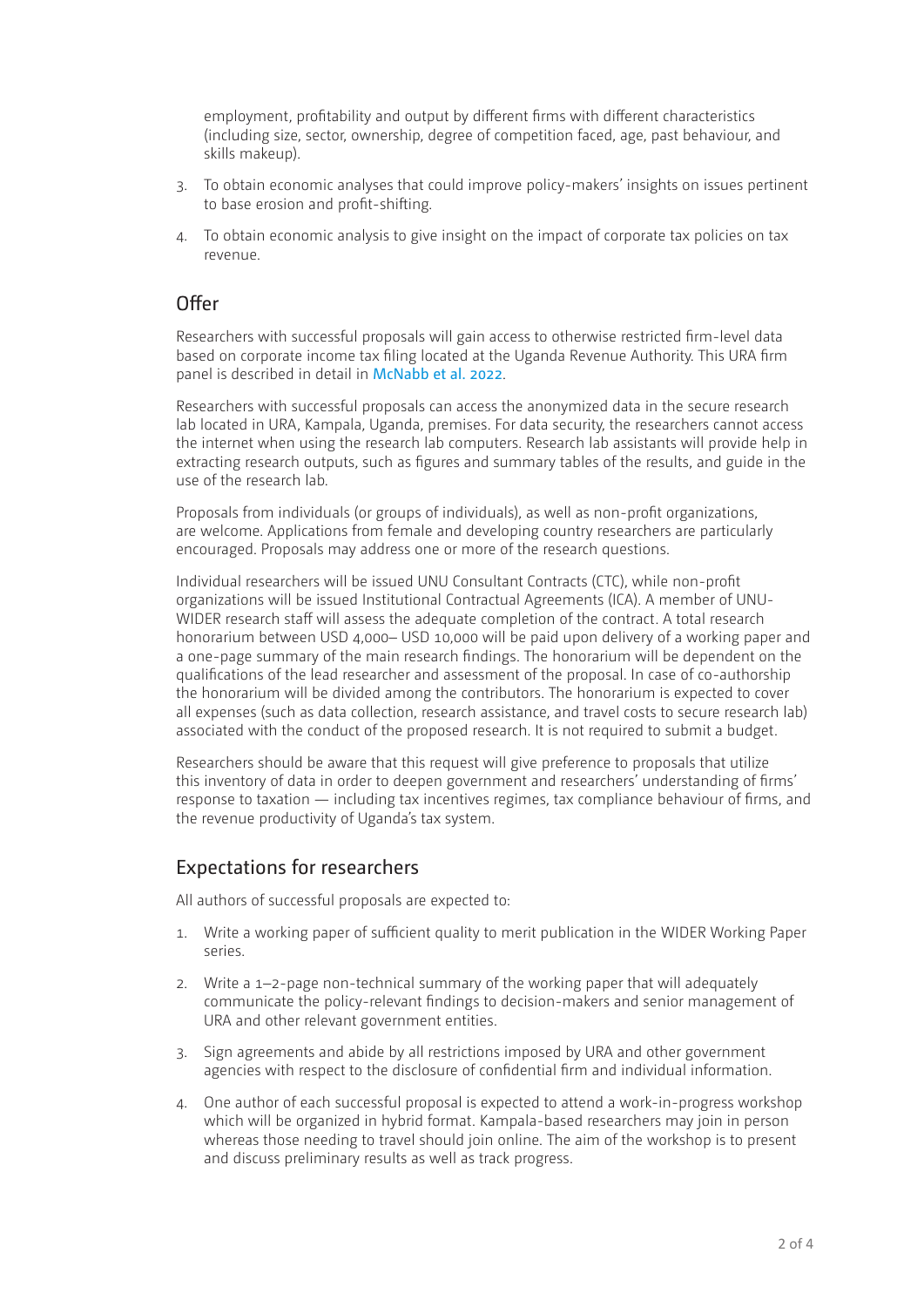- 5. Participation in the final dissemination seminar in 2023 is considered separately.
- 6. Be flexible in their research approach.

# Dates (Eastern European Time – EET)

| 19 May 2022           | Launch of request for research proposals                                                                      |
|-----------------------|---------------------------------------------------------------------------------------------------------------|
| 20 June 2022          | Final opportunity for questions on the request for research proposals.                                        |
| 27 June 2022          | Proposal submission deadline                                                                                  |
| 22 July 2022          | Target date for informing on funding decisions                                                                |
| 29 July 2022          | Target date for researchers to be granted initial access to data                                              |
| 31 August 2022        | Target date for the completion of necessary administrative procedures                                         |
| 15 November 2022      | Target date for the submission of first drafts of paper with preliminary<br>results                           |
| January/February 2023 | Target date for work-in-progress workshop                                                                     |
| 30 April 2023         | Target date for submission of near-final draft papers and a 1-2-page<br>non-technical summary of key findings |
| August 2023           | Target date for final dissemination seminar                                                                   |

#### Evaluation process and criteria

Each proposal will be reviewed for scientific merit and feasibility. The proposals will be selected by the evaluation team, consisting of UNU-WIDER and URA research staff. Proposals will be selected on the basis of three criteria: (i) relevance to the research project, (ii) strength of empirical and policy contributions, (iii) strength of the research team, and (iv) feasibility of the proposal and ability to deliver within the timeframe. Based on this assessment, a pool of suitable proposals will be determined. From this pool, accepted proposals will be drawn considering additional criteria such as diversity of topics addressed, clarity of writing, and geographic diversity. Only the final decision on whether the proposal is accepted or not will be communicated to applying researchers. Applicants must not expect feedback on their proposals.

#### For successful proposals:

1. Researchers or their institutions (non-profit) will sign a consultant contract or institutional contractual agreement with UNU-WIDER that follows the UNU conditions of service for Consultant Contracts (CTC) or Institutional Contractual Agreements (ICA).

2. Researchers/institutions will transfer the copyright of research produced under the contract to UNU-WIDER. An important purpose of this copyright transfer is to allow UNU-WIDER to effectively negotiate with book publishers and editors of journals in order to seek the most desirable possible publication outlet for a collection of papers. If no (further) publication is to be expected by UNU-WIDER, the copyright can also be returned to the author(s). Any material published externally thereafter resulting from this body of work should carry due acknowledgement of UNU-WIDER as the original commissioning institute.